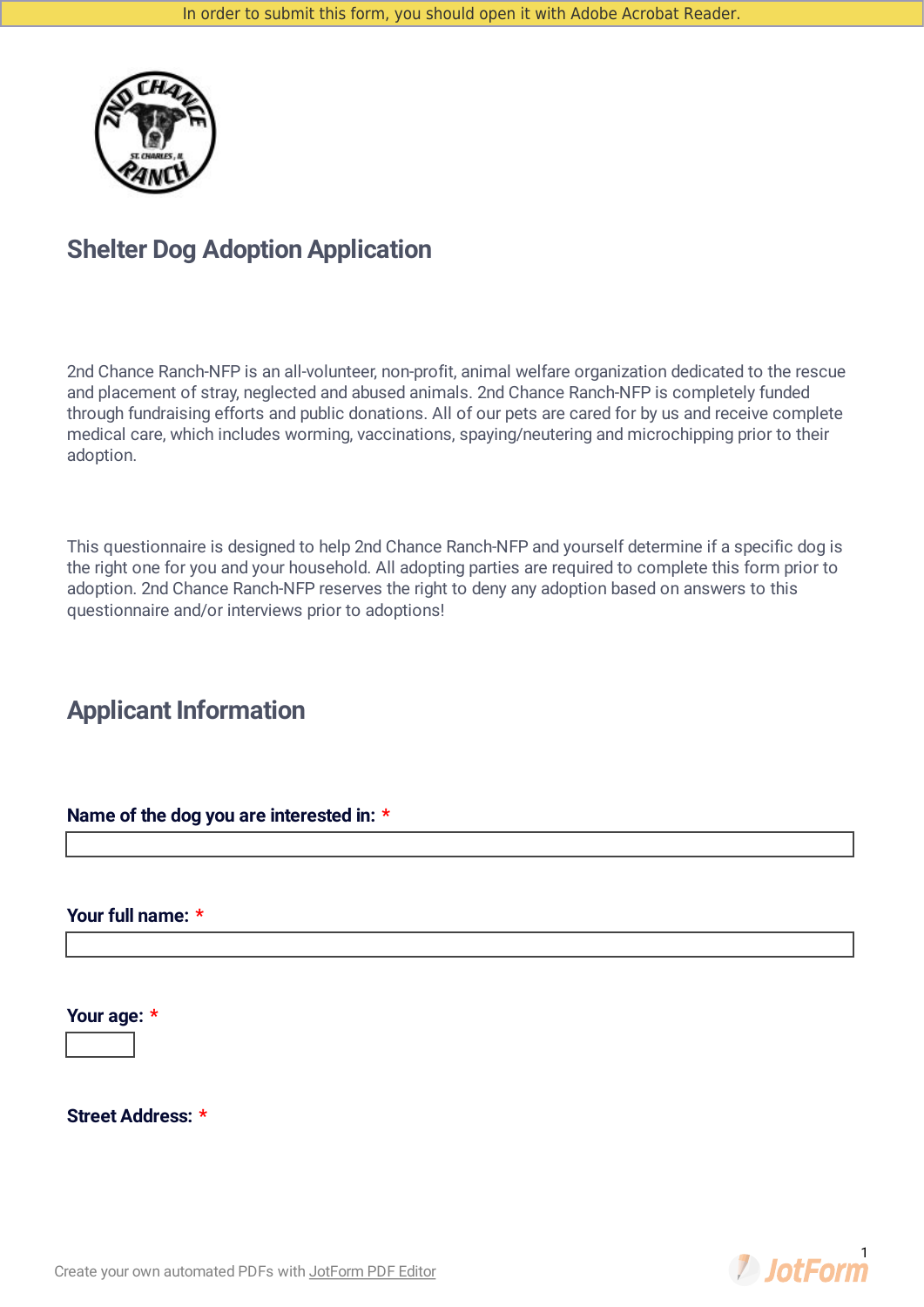### **City, State, Zip \***

#### **Home Phone:**

| Area Code | <b>Phone Number</b> |
|-----------|---------------------|

### **Work Phone:**

| Area Code | <b>Phone Number</b> |
|-----------|---------------------|

### **Cell Phone:**

| Area Code | <b>Phone Number</b> |
|-----------|---------------------|

### **E-mail:**

### **Employer:**

### **Character reference and phone number:**

# **Household Information**

### **Are all members of your household in agreement with this adoption? \***



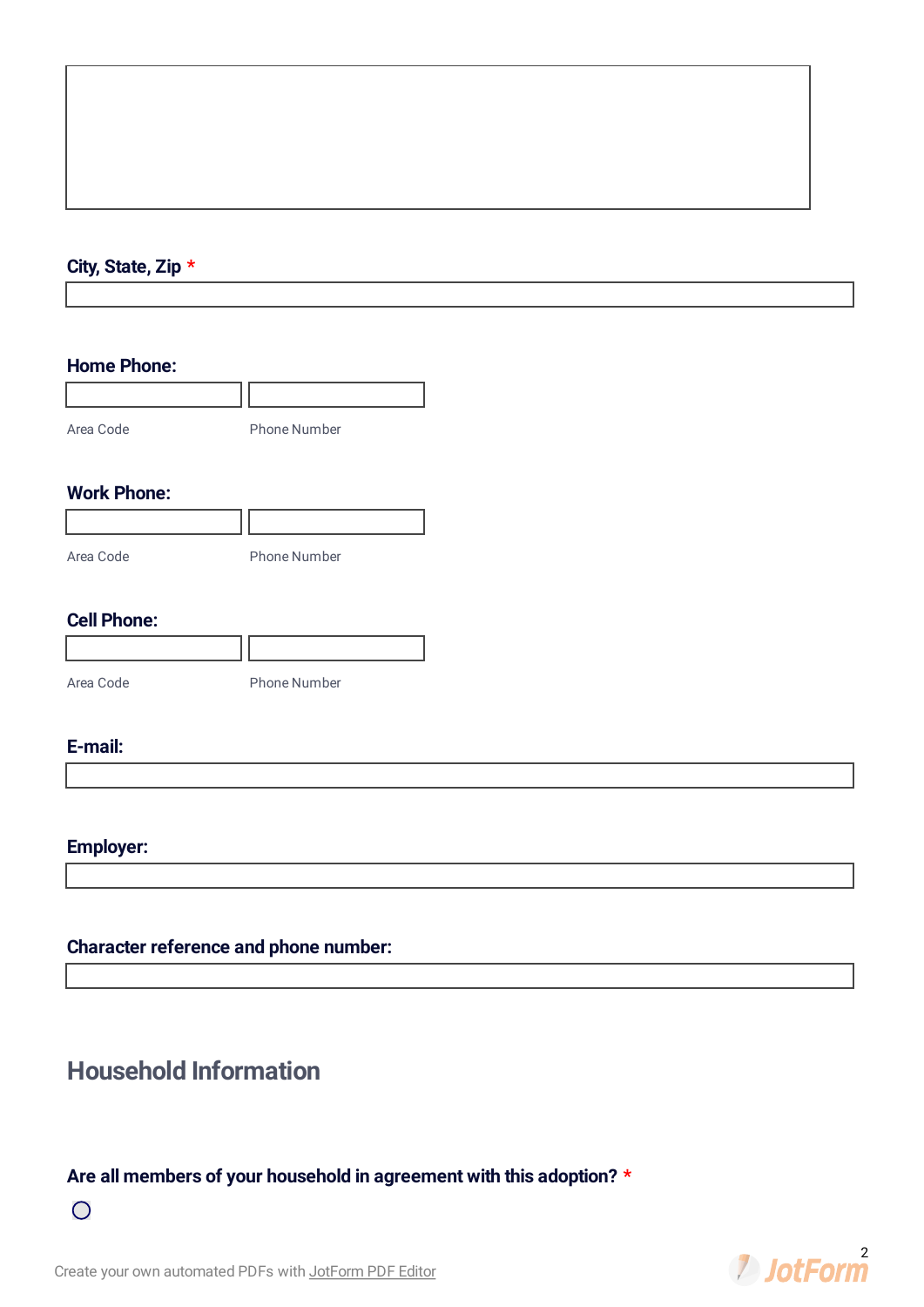| $\overline{O}$ |  |  |  |
|----------------|--|--|--|
| $\overline{O}$ |  |  |  |
| Yes            |  |  |  |

| Who will be the pet's primary caregiver? $\star$ |  |  |  |  |
|--------------------------------------------------|--|--|--|--|
|                                                  |  |  |  |  |
|                                                  |  |  |  |  |
|                                                  |  |  |  |  |

| Do you live in a *                                  |                                                            |       |
|-----------------------------------------------------|------------------------------------------------------------|-------|
| House                                               | $\left(\begin{array}{c} 1 \end{array}\right)$<br>Apartment | Condo |
| Mobile Home                                         |                                                            |       |
| Do you own or rent? *                               |                                                            |       |
| $\bigcirc$<br>Own                                   |                                                            |       |
| ◯<br>Rent                                           |                                                            |       |
| If rent, provide name and phone number of landlord: |                                                            |       |

### **Does your landlord allow dogs?**

 $\overline{O}$ Yes  $\overline{O}$ 

No

### **Are there any restrictions from your landlord or subdivision? \***

- $\Box$  Number of pets
- $\square$  Size or weight restrictions
- $\square$  Breed restrictions
- None

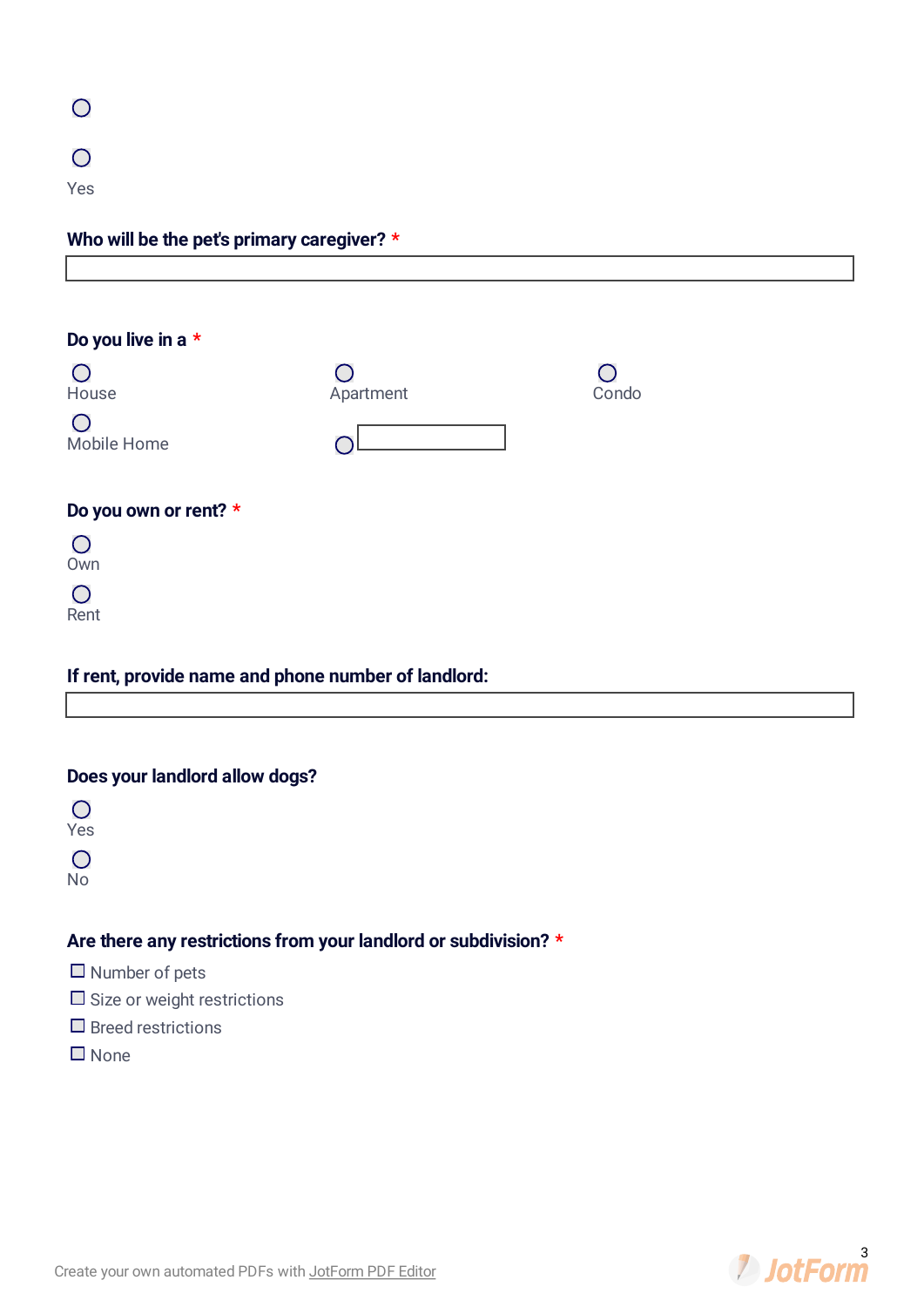### **Do you have a fully fenced yard? \***

| m.      |
|---------|
| Yes     |
| 0       |
| J۲<br>Þ |

### **Height and type of fence**

### **Do you have any of the following?**

- □ Underground fence
- $\Box$  Kennel
- $\Box$  Dog Run

### **How many adults are in your household? \***

**How many children are in your household? \***

**If children, what are their ages?**

#### **Have your children been around animals before?**

 $\bigcirc$ Yes

 $\bigcirc$ No

### **Does anyone in your home have allergies to dogs or have asthma? \***

 $\overline{O}$ Yes

 $\overline{O}$ No

## **Current/Previous Pet Information**

Create your own [automated](https://www.jotform.com/products/pdf-editor/?utm_source=pdf_file&utm_medium=referral&utm_term=203486397488170&utm_content=jotform_text&utm_campaign=pdf_file_branding_footer) PDFs with JotForm PDF Editor

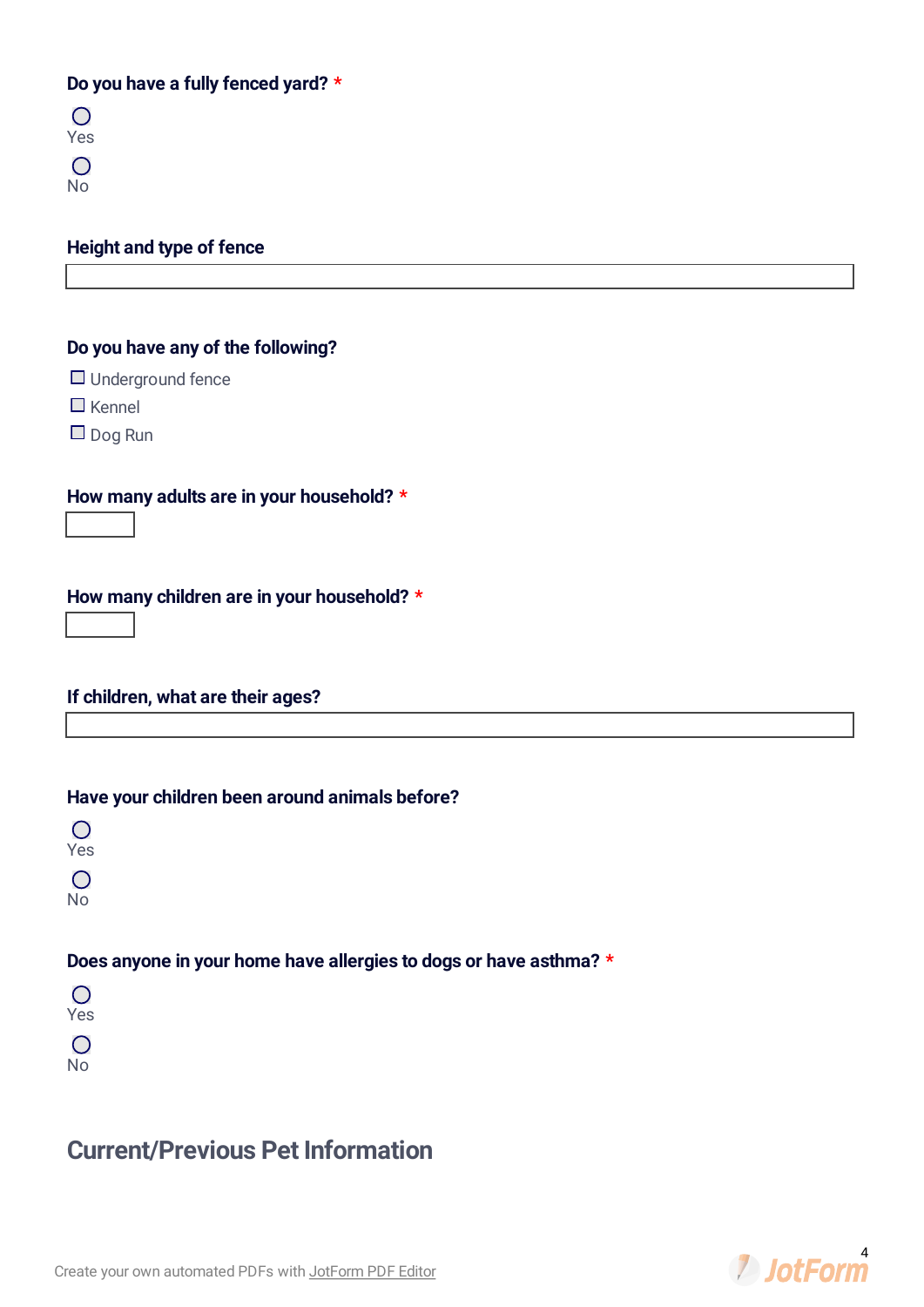### **List any pets you own or have owned in the past five years, and their ages**

### **How many of these pets are spayed/neutered?**

### **Where are these animals now?**

### **Have you adopted from an animal welfare group before?**

 $\overline{O}$ Yes

 $\overline{O}$ 

No

### **If yes, what group?**

### **Have you ever given up a pet?**

 $\overline{O}$ Yes

 $\overline{O}$ 

No

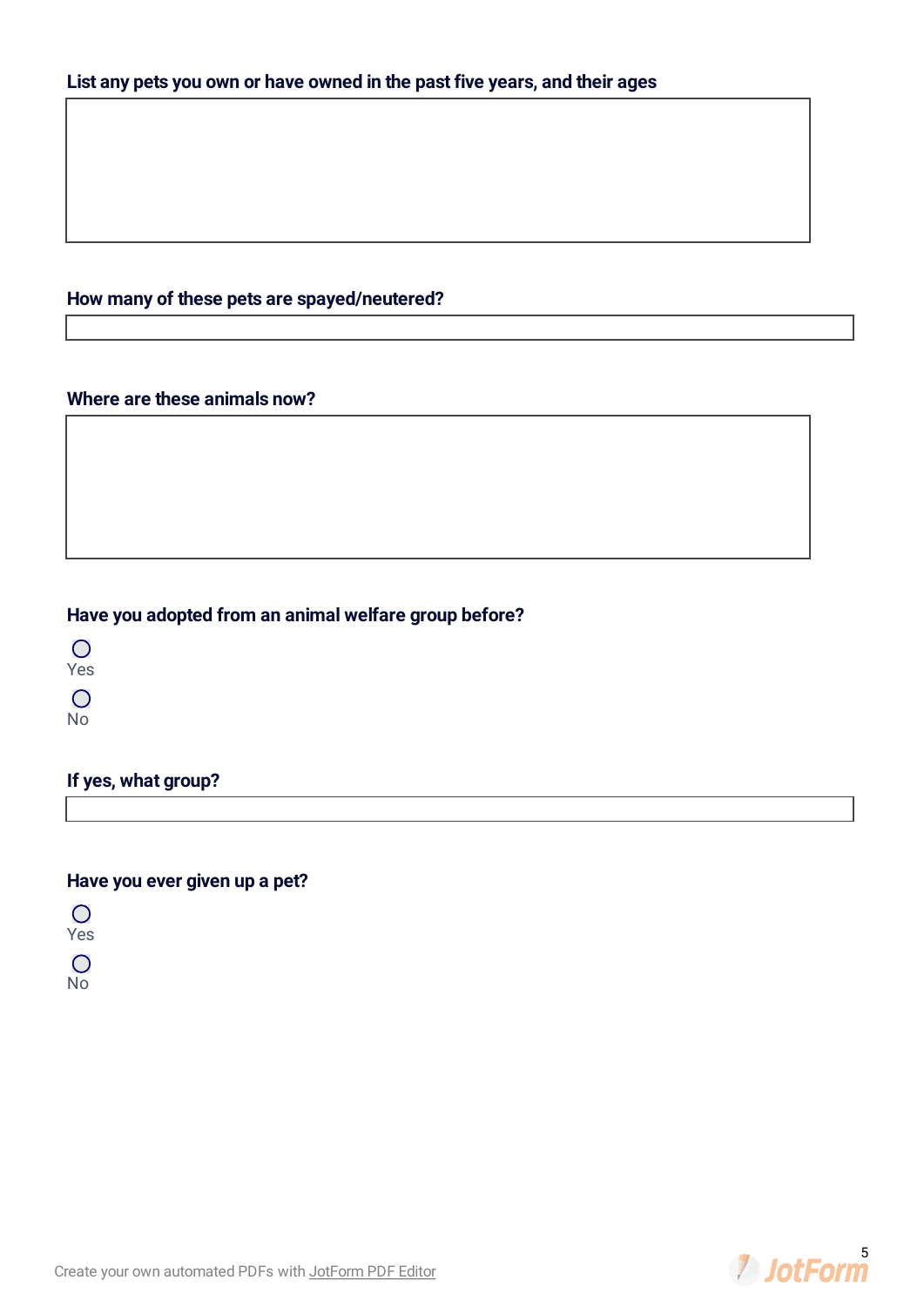### **Please provide the name and phone number of your current and/or previous veterinarian or clinic:**

# **New Pet Information**

**What type of personality do you want your pet to have? (i.e. calm, energetic, protective, couchpotato) \***

### **Are you aware of crate training? \***

| ۰.<br>$\sim$ |
|--------------|
| ÷<br>×<br>w  |

 $\overline{O}$ 

No

### **Have you ever house-broken a dog or puppy before? \***

 $\overline{O}$ Yes

 $\bigcirc$ 

No

**If the dog has an "accident" in your home, what type of correction do you plan to use? \***

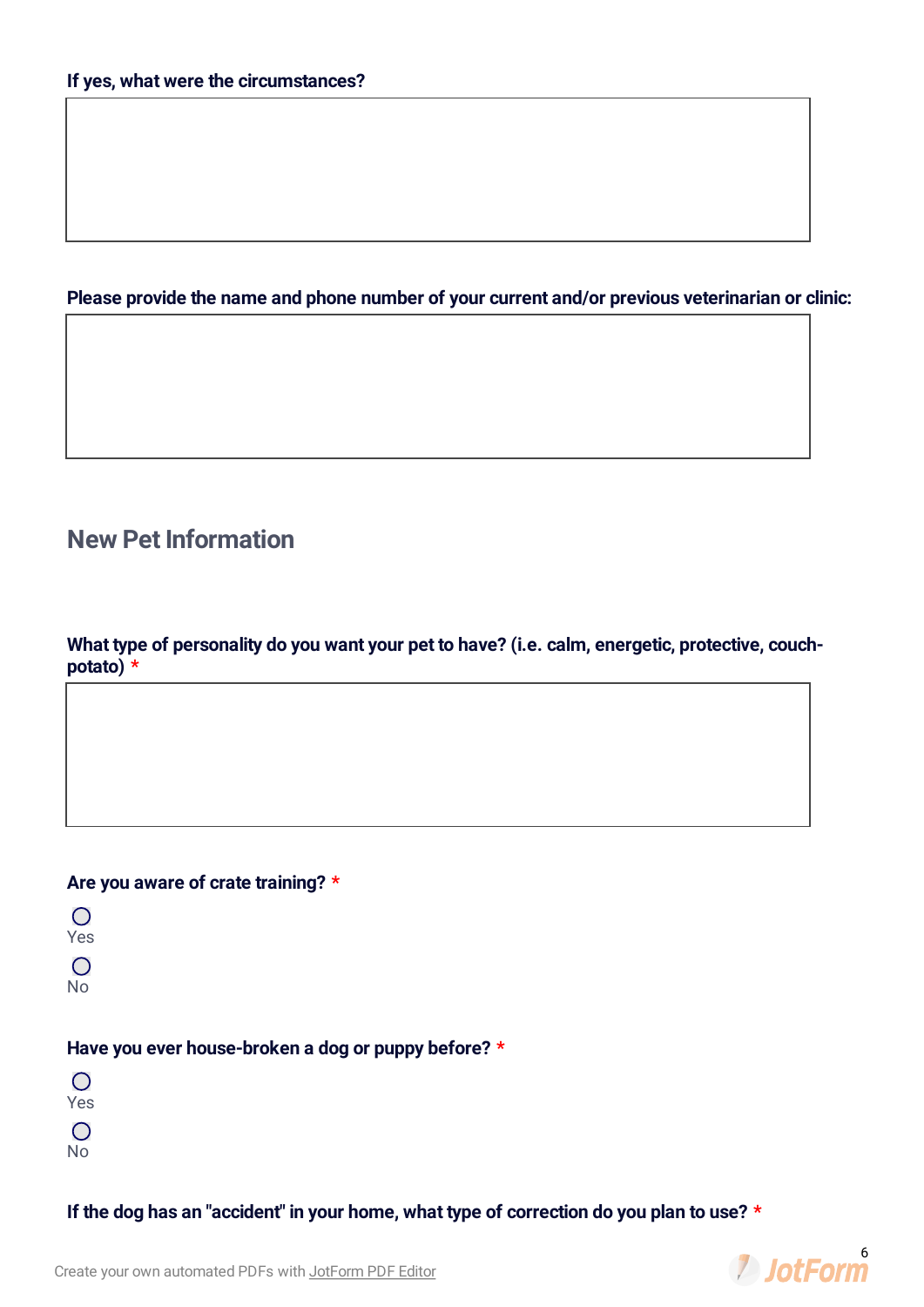#### **How many hours each day will your new pet be home alone? \***

**Where will your new pet sleep at night? \***

**How will you supervise the dog's outdoor activity? \***

**Where will your new dog stay when nobody is home? \***

**What length of time will you allow your new pet to adjust to his new home? \***

**Are you willing to work through your new pet's issues, if any? \***

 $\bigcap$ Yes  $\bigcirc$ No

**Are you aware that a new environment is stressful for your pet, and they may exhibit uncharacteristic behavior? \***

 $\bigcirc$ Yes  $\bigcirc$ No

Do you understand that a dog can be an 18 year commitment, and can cost \$300 - \$500 per year **to care for? \***

 $\bigcirc$ Yes  $\bigcirc$ 

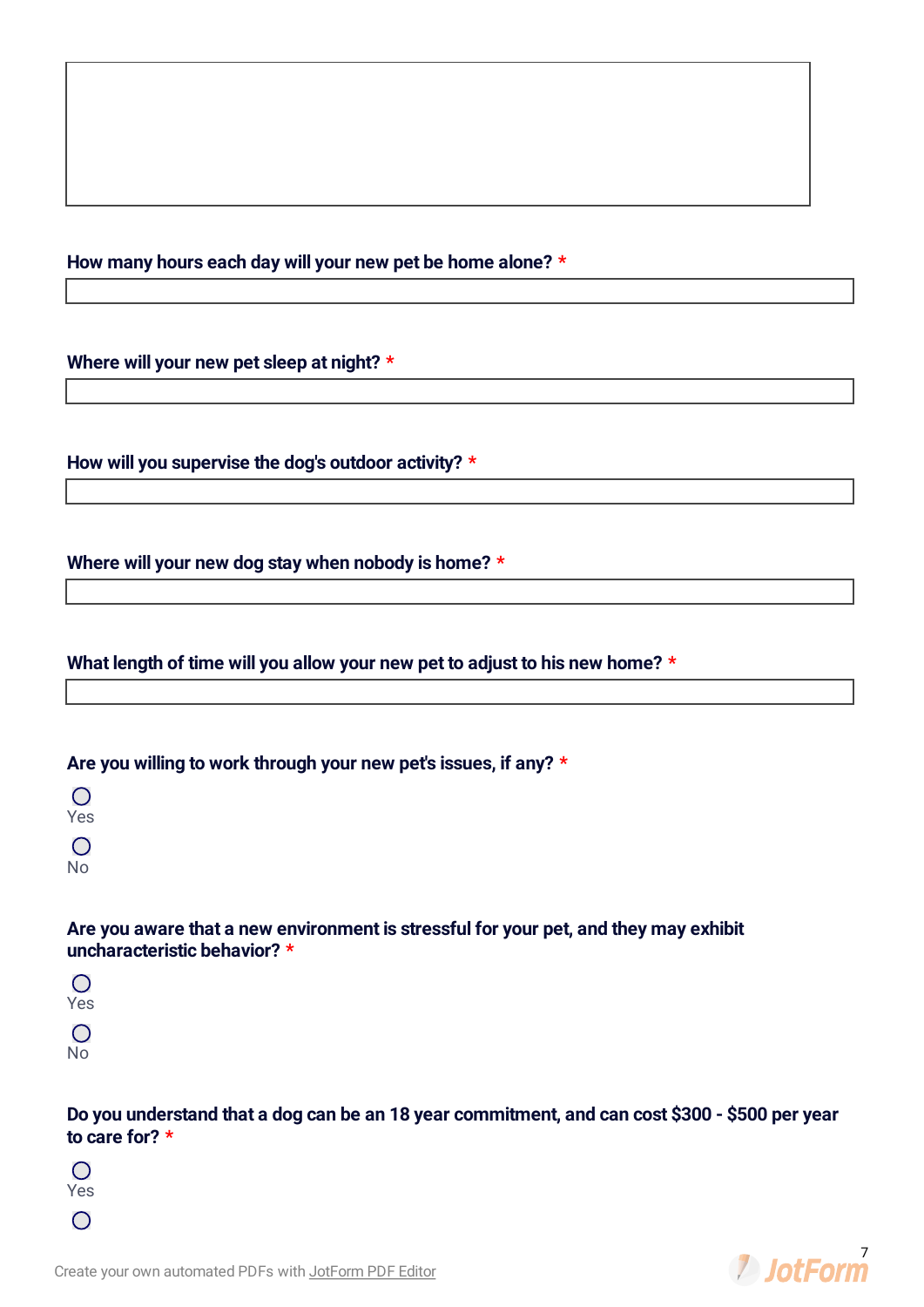### **Do you plan to take an obedience class with your dog? \***

| Yes                                           |
|-----------------------------------------------|
| $\left( \begin{array}{c} \end{array} \right)$ |
| No                                            |
| $\left( \begin{array}{c} \end{array} \right)$ |
| Not sure                                      |

### **If yes, where?**

**Are you aware that a large breed dog takes about two years to mature? Is this something you're prepared for? \***

 $\overline{O}$ Yes

 $\overline{O}$ 

No

### **What circumstances would lead you to give up your new dog? \***

### **If you had to give up your dog, what would you do with him/her? \***